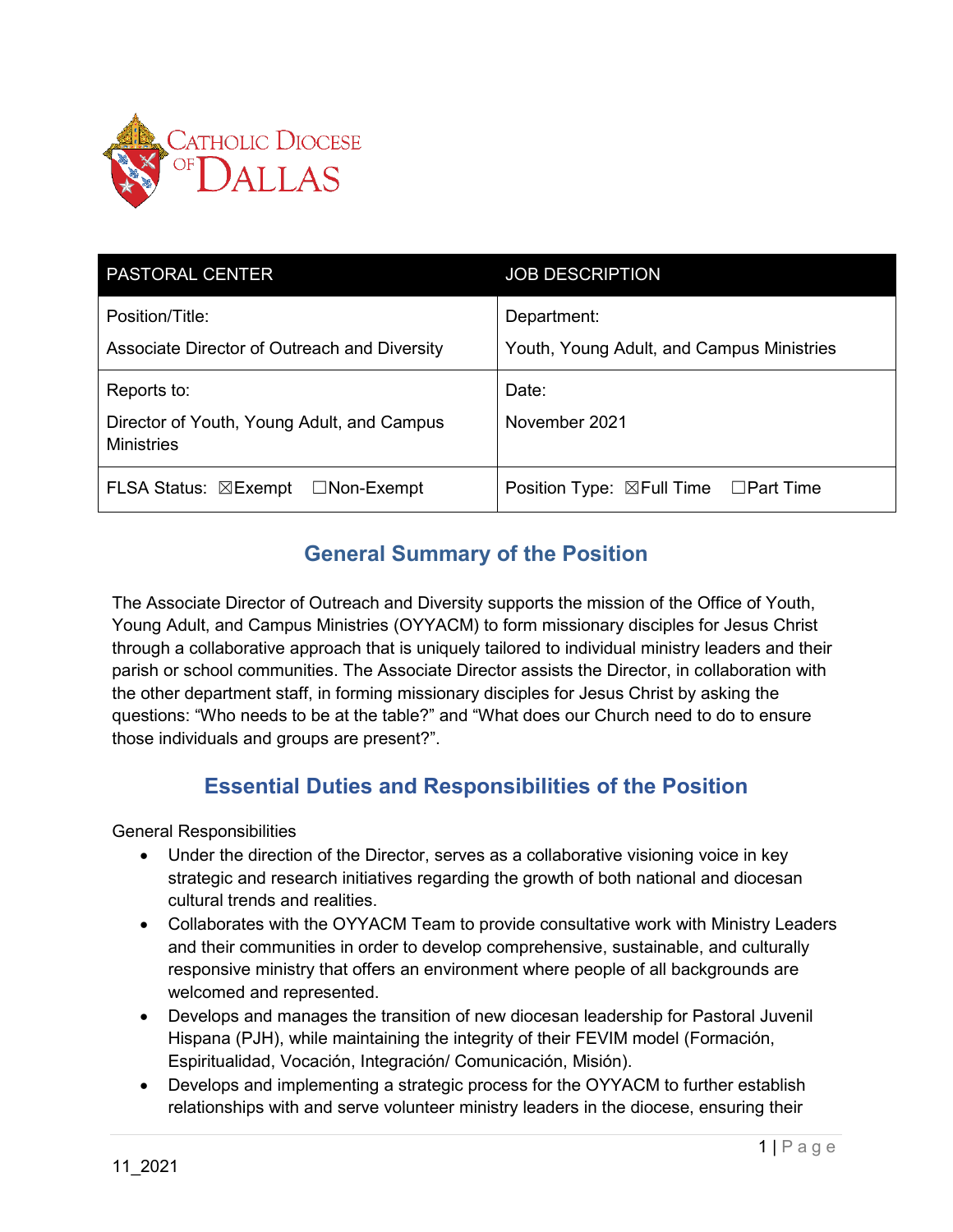access to spiritual, human, intellectual, operational, pastoral, and methodological formation.

Administrative Duties

- Maintains networks with diocesan/national entities and follow their communications in order to surface diocesan/national trends.
- Advocates for quarterly formation for the OYYACM team surrounding diocesan/national trends on the changing cultural landscape in ministry.
- Collaborates with the Associate Director of Strategic Ministry Development to provide on-site collaborative work with Ministry Leaders through SMD covenant and/or SMD lite packages.
- Directly accompanies, supports, empowers, and coaches Ministry Leaders in responding to the changing realities of their diverse community.
- Be an advocate and link for *La Pastoral Juvenil Hispana* (PJH).
- Collaborates with the Director in the preparation of the annual budget for Pastoral Juvenil Hispana.
- Support PJH groups onboarding processes with the implementation of Ascend: Orientation and Training of New Ministry Leaders.
- Work closely with the PJH diocesan team to implement programming within the FEVIM model.
- Serve as liaison between the PJH diocesan team and the OYYACM.
- Serve as the diocesan representative for *La RED.*
- Collaborates with the Pastoral Center offices to ensure a holistic approach to ministry development.
- Measure and increase Volunteer Ministry Leader engagement with the OYYACM and their services.
- Support current OYYACM programs as needed.
- Complete duties as assigned by the OYYACM Director.

## **Position Requirements**

Knowledge, Skills and Abilities:

- Disciple of Jesus Christ who regularly seeks to enhance his or her relationship with God through the tradition of the Roman Catholic Church
- Understanding of ministry and theology
- Ability to work as a team player in a highly collaborative environment
- Strong interpersonal and pastoral skills
- Extensive experience in digital media
- Excellent writing and interpersonal communication skills, in both English & Spanish
- Ability to work without direct supervision
- Open to continued professional growth and development
- Ability to maintain strict confidentiality in all matters
- Familiarity and working knowledge of Church documents
- Positive, practical attitude with balanced initiative